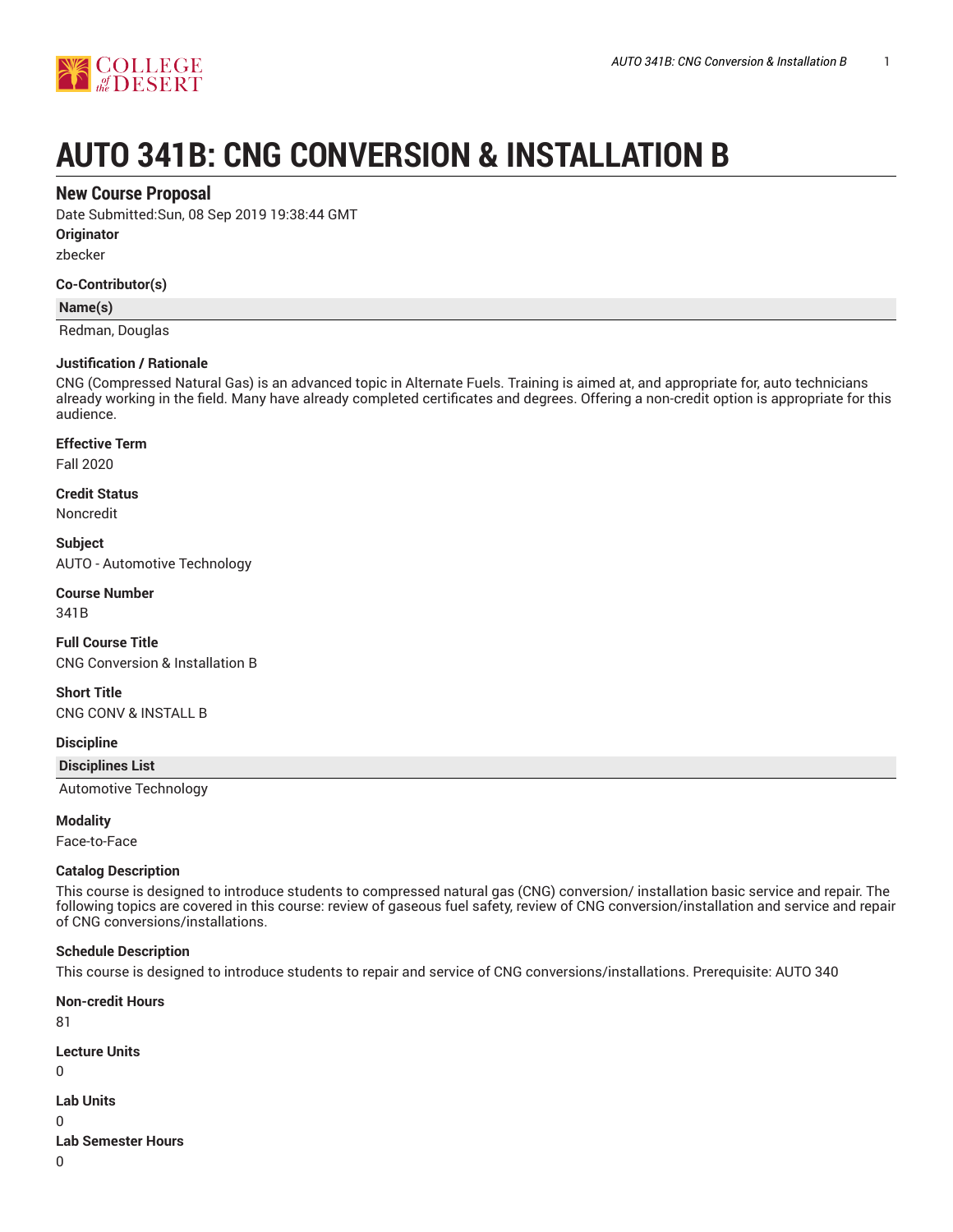

#### **In-class Hours** 45

**Out-of-class Hours** 36

# **Total Course Units**

0

**Total Semester Hours** 81

# **Override Description**

Noncredit courses do not have lecture and lab. The out of class hours were adjusted to provide the same total as the equivalent credit course.

# **Prerequisite Course(s)**

AUTO 340

# **Required Text and Other Instructional Materials**

**Resource Type** Web/Other

**Description** Handouts provided by the instructor

# **Resource Type**

Web/Other

# **Description**

NFPA 52 Vehicular Fuel Systems Code, 2019 Edition

### **Class Size Maximum**

21

# **Entrance Skills**

Students should be able to: Describe component overview and operation. Comply with shop and vehicle safety practices relevant to compressed natural gas (CNG) vehicles. List shop and vehicle safety practices relevant to compressed natural gas (CNG) vehicles. Describe CNG components and describe their operation.

# **Requisite Course Objectives**

AUTO 340-Upon successful completion of this course, students will be able to: List shop and vehicle safety practices relevant to compressed natural gas (CNG) vehicles.

AUTO 340-Upon successful completion of this course, students will be able to: describe CNG components and describe their operation.

## **Course Content**

- 1. Service and repair of vehicles that have had CNG installations/conversions.
- 2. Verify proper installation/conversion with special attention to safety and legal regulations.
- 3. Use of repair and service tools and equipment specific to CNG vehicles.

### **Course Objectives**

|             | <b>Objectives</b>                                                                                                                                                               |
|-------------|---------------------------------------------------------------------------------------------------------------------------------------------------------------------------------|
| Objective 1 | Inspect the vehicle for pre-existing conditions that may adversely affect the performance of the vehicle.                                                                       |
| Objective 2 | Repair and service tubing, piping, hose, and valves using appropriate chafing protection, mounting hardware, and<br>protective shields, according to industry safety standards. |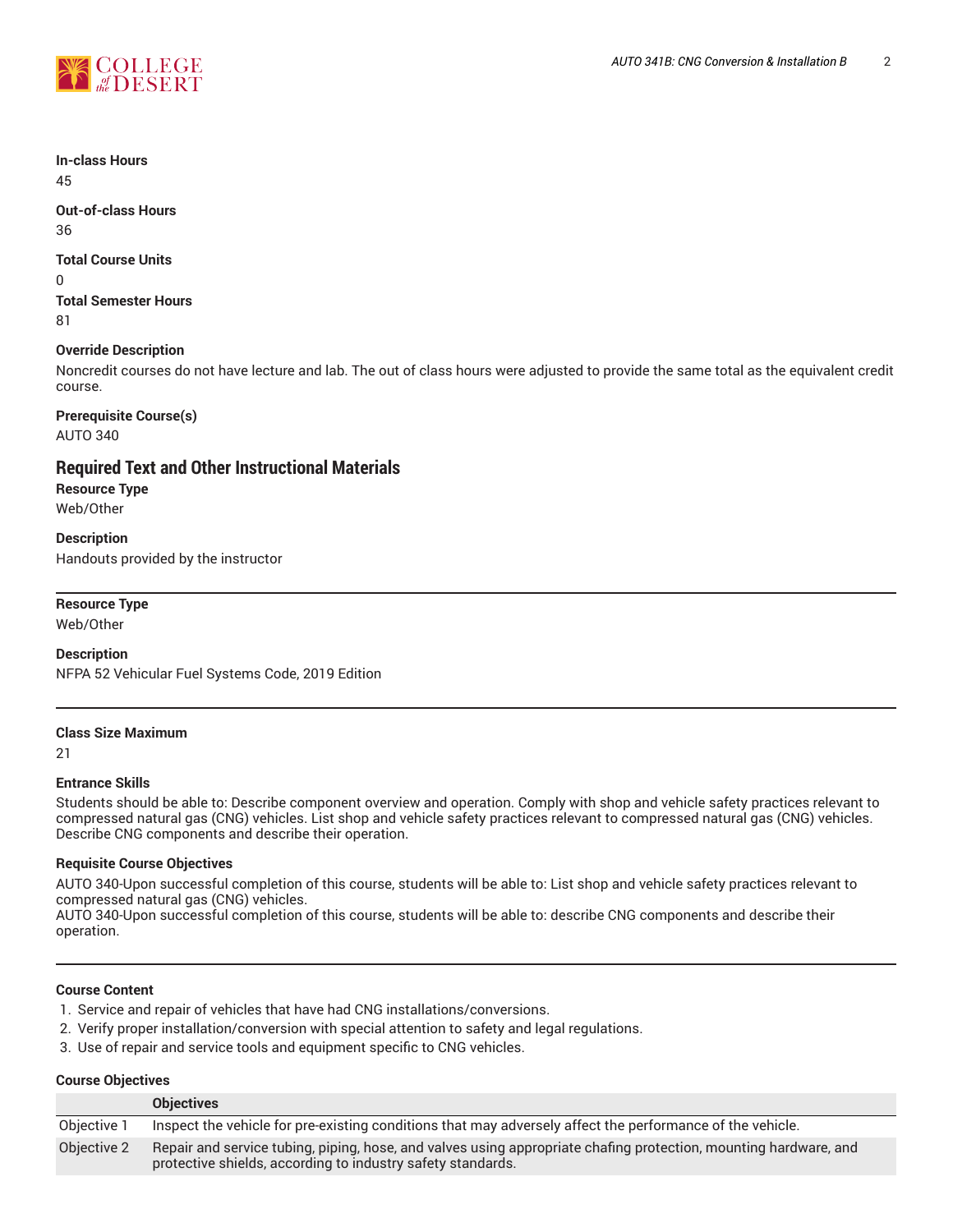

| Objective 3 | Repair and service fuel injection/carburetion or other fuel control components according to manufacturer's<br>instructions.                               |
|-------------|-----------------------------------------------------------------------------------------------------------------------------------------------------------|
| Objective 4 | Repair and service electrical/electronic components using OEM or manufacturer's wire connections and wiring<br>diagrams, applying all safety precautions. |
| Objective 5 | Repair and service each installed component to ensure it is connected and positioned in a safe and effective manner.                                      |
| Objective 6 | Fabricate brackets, shields, and braces according to accepted industry standards.                                                                         |

# **Student Learning Outcomes**

|           | Upon satisfactory completion of this course, students will be able to:                                                                                                                                                                   |
|-----------|------------------------------------------------------------------------------------------------------------------------------------------------------------------------------------------------------------------------------------------|
| Outcome 1 | Inspect the vehicle for pre-existing conditions that may adversely affect the performance of the vehicle and<br>document.                                                                                                                |
| Outcome 2 | Repair and service fuel supply container with mounting hardware, valving, shielding, fuel level indicator, and remote fill<br>assembly as needed, using manufacturer's specifications and required local, state and federal regulations. |
| Outcome 3 | Repair and service fuel system and emission components according to industry safety standards.                                                                                                                                           |

### **Methods of Instruction**

| <b>Method</b>                          | Please provide a description or examples of how each instructional<br>method will be used in this course.                                                                                 |                                                                         |  |  |
|----------------------------------------|-------------------------------------------------------------------------------------------------------------------------------------------------------------------------------------------|-------------------------------------------------------------------------|--|--|
| Demonstration, Repetition/Practice     | Each student will demonstrate their ability to correctly perform a given<br>task not limited to laboratory assignments, research projects, interactive<br>role-play and group activities. |                                                                         |  |  |
| Technology-based instruction           | Diagnostic equipment-based activities.                                                                                                                                                    |                                                                         |  |  |
| Lecture                                |                                                                                                                                                                                           | Each class is half lecture covering multiple aspects of course content. |  |  |
| <b>Discussion</b>                      |                                                                                                                                                                                           | Student will participate in classroom discussions.                      |  |  |
| Observation                            | Student will be observed in activities in lab, group activities, information<br>research collaborative assignments, and other activities assigned.                                        |                                                                         |  |  |
| Collaborative/Team                     | Student will work in a team setting while performing NATEF tasks,<br>researching information and group-based activities.                                                                  |                                                                         |  |  |
| <b>Methods of Evaluation</b>           |                                                                                                                                                                                           |                                                                         |  |  |
| <b>Method</b>                          | Please provide a description or examples of how<br>each evaluation method will be used in this course.                                                                                    | <b>Type of Assignment</b>                                               |  |  |
| Written homework                       | Readings from materials provided. Homework<br>multiple-choice questions, fill in the blank and essay<br>questions to be graded each week.                                                 | In Class Only                                                           |  |  |
| Student participation/contribution     | Lab activities and student may participate in role<br>play activities.                                                                                                                    | In Class Only                                                           |  |  |
| Mid-term and final evaluations         | Used to evaluate student's knowledge and<br>understanding of the information presented.<br>Examples of these are not limited to: quizzes,<br>exams, presentations, research or projects.  | In Class Only                                                           |  |  |
| Laboratory projects                    | Student will participate in lab-based activities to<br>complete their NATEF standards job sheets.                                                                                         | In Class Only                                                           |  |  |
| Reading reports                        | Turned in by report, written presentation; however,<br>the student is required to research information<br>pertaining to the assignment.                                                   | In Class Only                                                           |  |  |
| College level or pre-collegiate essays | A research report submitted or completed, not<br>limited to a written, presentation, however the<br>student is required to research information<br>pertaining to the assignment.          | In Class Only                                                           |  |  |
| Other                                  | Out-of-class hours will be accounted for<br>electronically through the learning management<br>system.                                                                                     | Out of Class Only                                                       |  |  |

**Assignments**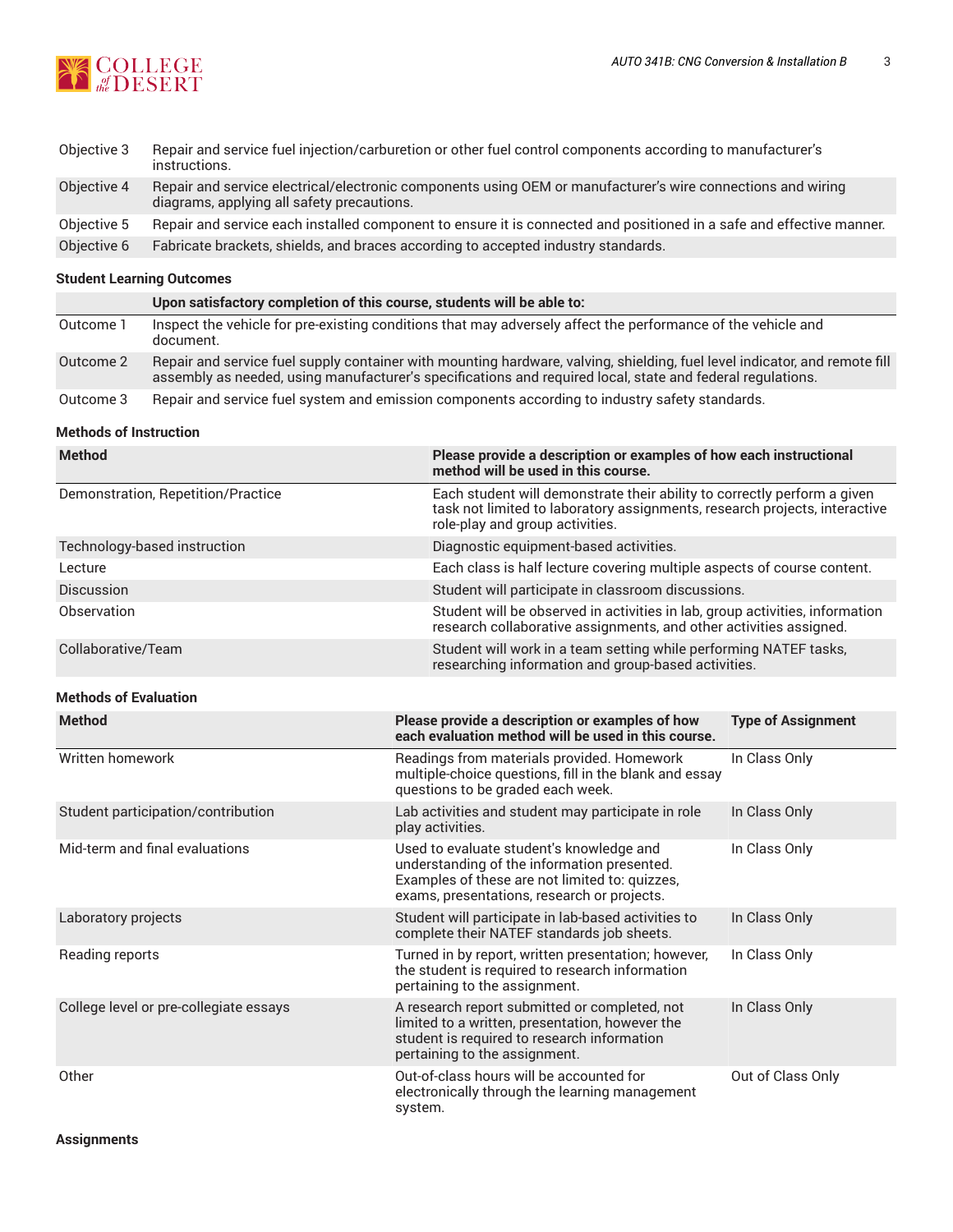

### **Other In-class Assignments**

- 1. Lecture from handouts and NFPA 52 classroom manuals.
- 2. Worksheets and quizzes.
- 3. Introduction to SP2 safety tests.
- 4. Written summaries and analysis of assigned websites.
- 5. Must complete a course project consisting an essay describing, analyzing and summarizing a selected topic, including out of class research and fieldwork.
- 6. Diagnostic scenarios discussed and group troubleshooting.
- 7. Service and repair discussion of vehicles converted to or installed with CNG systems including state and federal regulations and safety.

## **Other Out-of-class Assignments**

- 1. Research using online service information and OEM information.
- 2. Homework from provided materials: multiple-choice questions, fill in the blank and essay questions to be graded each week.
- 3. Completion of two SP2 safety tests.
- 4. Assigned readings and written summaries from selected instructor handouts.
- 5. Written summaries and analysis of assigned websites.
- 6. Must complete a course project consisting an essay describing, analyzing and summarizing a selected topic, including out of class research and fieldwork.
- 7. Vehicle diagnosis, troubleshooting and repair of personal, shop and other vehicles to be evaluated by the instructor during lab time.
- 8. Hands-on lab worksheets matching each course objective.
- 9. Must develop teamwork skills through lab activities and assigned special projects.

## **Grade Methods**

Pass/No Pass Only

# **MIS Course Data**

**CIP Code**

47.0614 - Alternative Fuel Vehicle Technology/Technician.

### **TOP Code**

094840 - Alternative Fuels and Advanced Transportation Technology

**SAM Code**

C - Clearly Occupational

**Basic Skills Status** Not Basic Skills

**Prior College Level** Not applicable

**Cooperative Work Experience** Not a Coop Course

**Course Classification Status** Other Non-credit Enhanced Funding

**Approved Special Class** Not special class

**Noncredit Category** Short-Term Vocational

**Funding Agency Category** Not Applicable